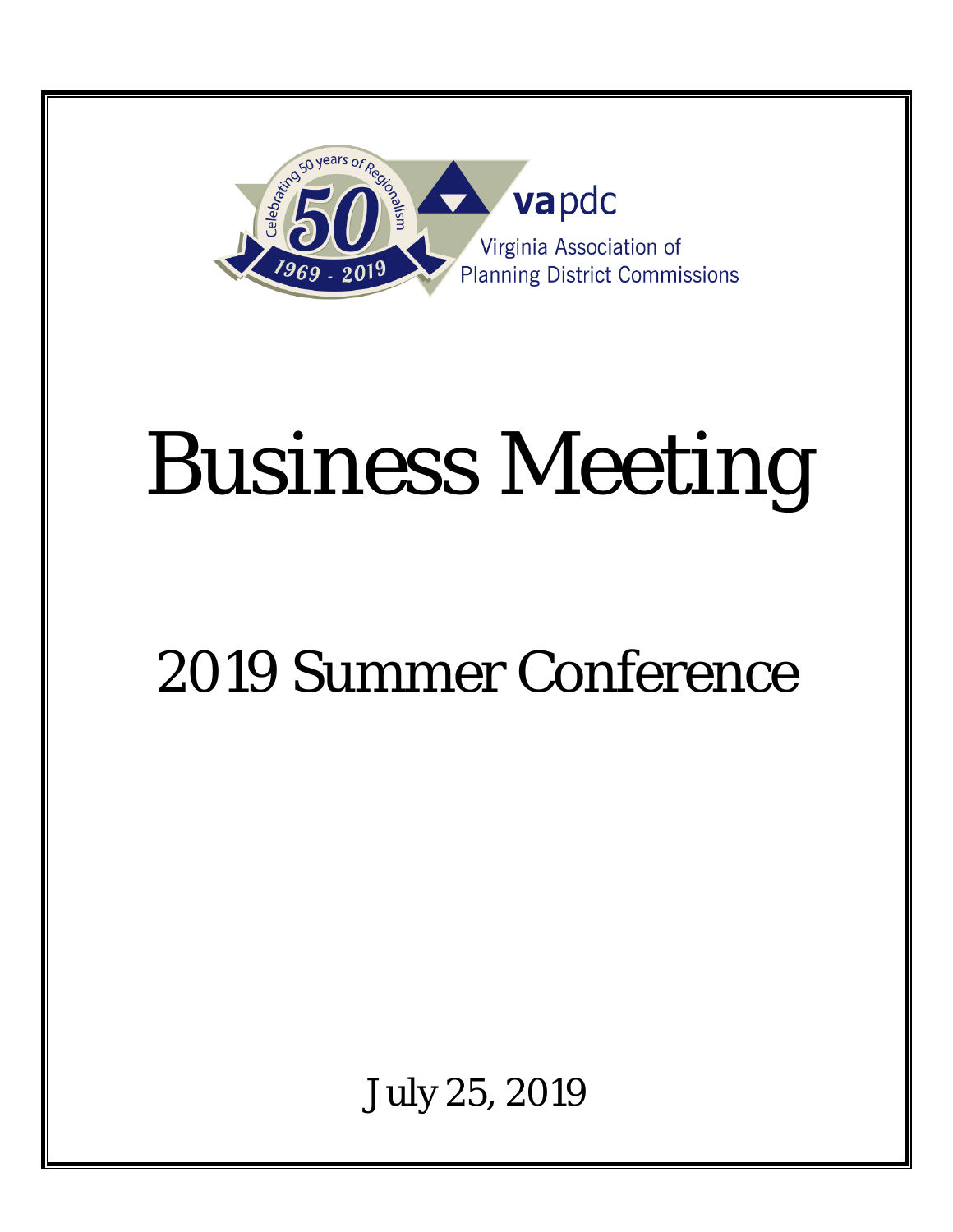

VAPDC Business Meeting – 2019 Summer Conference Thursday, July 25, 2019; 11:15 am – 12:00 pm Williamsburg Lodge, Williamsburg, Virginia AGENDA

- ∇ Call to Order *Robert K. Coiner, President*
- ∇ President's Report *Robert K. Coiner*
- 
- ∇ Review of Minutes *Kevin Byrd, Secretary*
- ∇ Treasurer's Report *Kevin Byrd, Treasurer*
	- 2019 Audit Committee Report *Robert K. Coiner, Audit Chair*
	- $\checkmark$  2018-2019 Financial Report
	- $\checkmark$  Approval of FY20 VAPDC Budget

#### ∇ Old Business

#### $\nabla$  New Business

 PDC Responsibilities and Funding Ad Hoc Committee Report *Robert K. Coiner David Blount* Nominating Committee Report/ *Billy W. Martin, Sr.*

Election of 19-20 Officers and Directors *Nominating Committee Chair*

#### 2019-2020 PROPOSED SLATE OF OFFICERS & DIRECTORS

#### **Officers**

- $\checkmark$  President: Allen Kimball "Kim" Callis, Southside PDC
- $\checkmark$  First Vice President: Donald Hart, Accomack-Northampton PDC
- $\checkmark$  Second Vice President: Martha Shickle, Plan RVA (Richmond Regional PDC)
- $\checkmark$  Secretary/Treasurer: Kevin Byrd, New River Valley RC
- $\checkmark$  Immediate Past President: Robert K. Coiner

#### **Directors**

- $\checkmark$  Board Member: Thomas Gleason, Commonwealth Regional Council
- $\checkmark$  Board Member: Deborah Gosney, Southside PDC
- $\checkmark$  Board Member: Bob Lazaro, Northern Virginia RC
- $\checkmark$  Board Member: Patrick Mauney, Rappahannock Rapidan RC
- $\checkmark$  Board Member: Linda Millsaps, George Washington RC
- $\checkmark$  Board Member: Lou Ann Wallace, Cumberland Plateau PDC
- ∇ Recognitions and Announcements *Allen Kimball "Kim" Callis*

*2019-2020 President*

∇ Adjournment *Allen Kimball "Kim" Callis*

∇ Executive Director's Report *David Blount, Executive Director*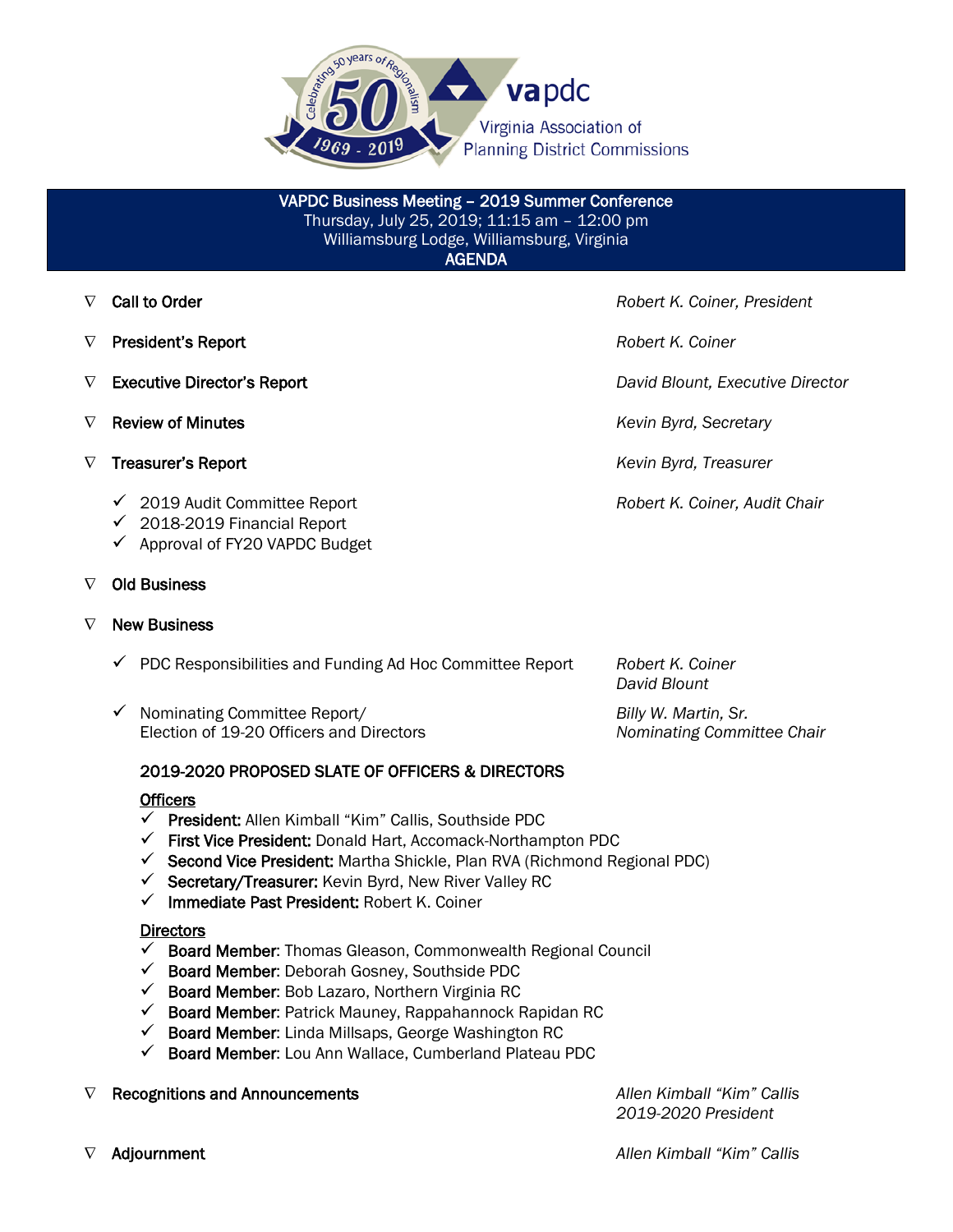

#### Business Meeting – 2018 Summer Conference Thursday, July 26, 2018; 11:15 am – 12:00 pm Hotel Roanoke & Conference Center, Roanoke, Virginia **MINUTES**

Call to Order - Robert K. Coiner, President called the meeting to order and thanked the group for being in attendance. The following PDCs were represented constituting a quorum: Cumberland Plateau PDC; Mount Rogers PDC; New River Valley RC; Roanoke Valley-Alleghany RC; Central Shenandoah PDC; Northern Shenandoah PDC; Rappahannock-Rapidan RC; Thomas Jefferson PDC; Region 2000 LGC; West Piedmont PDC; Southside PDC; Commonwealth RC; Richmond Regional PDC; George Washington RC; Northern Neck PDC; Middle Peninsula PDC; Crater PDC; Accomack-Northampton PDC; and Hampton Roads PDC.

Review of Minutes - Kevin Byrd, Secretary noted that the minutes from the 2017 Business Meeting were contained in the meeting packets provided. A motion was made and seconded to approve the minutes as presented. The minutes were approved on a voice vote.

President's Report - Robert K. Coiner made brief remarks noting that VAPDC:

- ∇ Established regular meetings for the Executive Directors group to discuss issues and host a variety of speakers
- ∇ Established a committee to follow through on recommendations from the 2017 Strategic Planning process, developing a job description for a part-time Executive Director for the Association
- ∇ Conducted an internal Salary Survey
- ∇ Hosted an Agency Appreciation Reception in February with several state agencies in attendance as well as the Lt. Governor Justin Fairfax
- ∇ Continued strategic planning efforts with a Leadership Retreat in April
- $\nabla$  Created a new VAPDC Sponsorship program to better serve the needs of our partners
- $\nabla$  Hosted a Federal Forum event in Washington, DC
- ∇ Presented the VAPDC Legislator of the Year Award to Senator Mark Warner
- ∇ Planned and implemented, in conjunction with the Virginia Association of Metropolitan Planning Organizations (VAMPO) a Staff Training Conference
- ∇ Planned and implemented the 2018 Summer Conference for the first time in Roanoke

Treasurer's Report - Kevin Byrd, Treasurer provided the financial reports for the membership.

∇ 2018 Audit Committee Report – Robert K. Coiner, Audit Chair provided the Audit Committee report for FY18. The Audit Committee has reviewed the financial activity of the VAPDC for the past twelve-month period, beginning July 1, 2017 and ending June 30, 2018, for both the regular checking account as well as the Market Index (Investment) account and has determined that all activity was relevant to the operations of the Association, and fell within the guidelines for expenditures as detailed in the budget and approved by the Board of Directors.

The Audit Committee consisted of: Robert K. Coiner, Mayor of Gordonsville, Rappahannock-Rapidan RC, VAPDC Audit Committee Chair; Stephanie Creedle, Southside PDC; Dennis Morris, Executive Director, Crater PDC; and Kevin Byrd, Executive Director, New River Valley RC, VAPDC Secretary/Treasurer.

 $\nabla$  2017-2018 Financial Report – Treasurer Kevin Byrd provided the year-end balance sheet financial report as of June 30, 2018. He noted that VAPDC's total assets totaled \$189,364.49.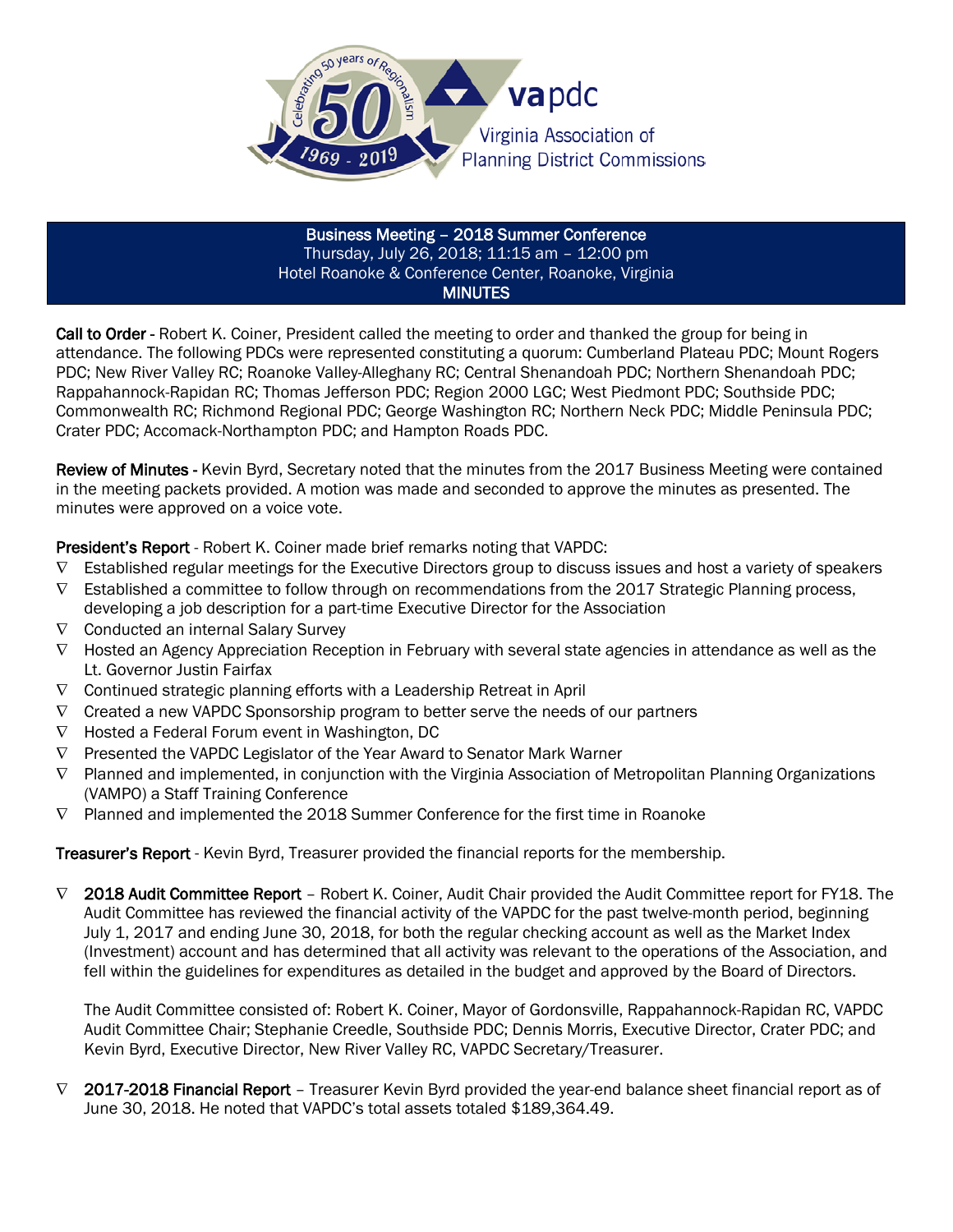$\nabla$  Approval of FY19 VAPDC Budget – Kevin Byrd noted that the draft budget for FY19 was included in the Business Meeting packets. Kevin noted that the Board of Directors has recommended approval of the draft budget. A motion was made and seconded to approve both the FY18 Financial Report and the proposed FY19 Budget. The FY18 Financial Report and the FY19 Proposed Budget were approved on a voice vote.

#### New Business

Nominating Committee Report/Election of 18-19 Officers and Directors - Billy W. Martin, Sr., Immediate Past President and Nominating Committee Chair provided the Nominating Committee report.

The slate of officers and directors was presented as follows:

#### Officers for 2018-2019

- $\nabla$  President: Robert K. Coiner: Rappahannock-Rapidan Regional Commission
- $\nabla$  First Vice President: Rick Randolph, Thomas Jefferson Planning District Commission
- ∇ Second Vice President: Bonnie Riedesel, Central Shenandoah Planning District Commission
- ∇ Secretary/Treasurer: Kevin Byrd, New River Valley Regional Commission
- $\nabla$  Immediate Past President: Billy W. Martin, Sr., Roanoke Valley-Alleghany Regional Commission

#### Directors for 2018-2019

- $\nabla$  Board Member: Allen Kimball (Kim) Callis, Southside Planning District Commission
- $\nabla$  Board Member: Donald Hart, Accomack-Northampton Planning District Commission
- ∇ Board Member: Robert Lazaro, Northern Virginia Regional Commission
- $\nabla$  Board Member: Patrick Mauney, Rappahannock-Rapidan Regional Commission
- $\nabla$  Board Member: Gail Moody, Southside Planning District Commission
- $\nabla$  Board Member: Lou Ann Wallace, Cumberland Plateau Planning District Commission

Billy W. Martin asked for nominations from the floor and hearing none, called for a motion to close the nominations and elect the offices and directors as presented. The motion was seconded and approved on a voice vote. The slate was accepted as presented.

Adjournment - Robert K. Coiner called for a motion and it was seconded to adjourn the Annual Business Meeting.

#### Minutes prepared by:

Connie Long, Association Builders

#### Reviewed and respectively submitted by:

Kevin Byrd, Secretary/Treasurer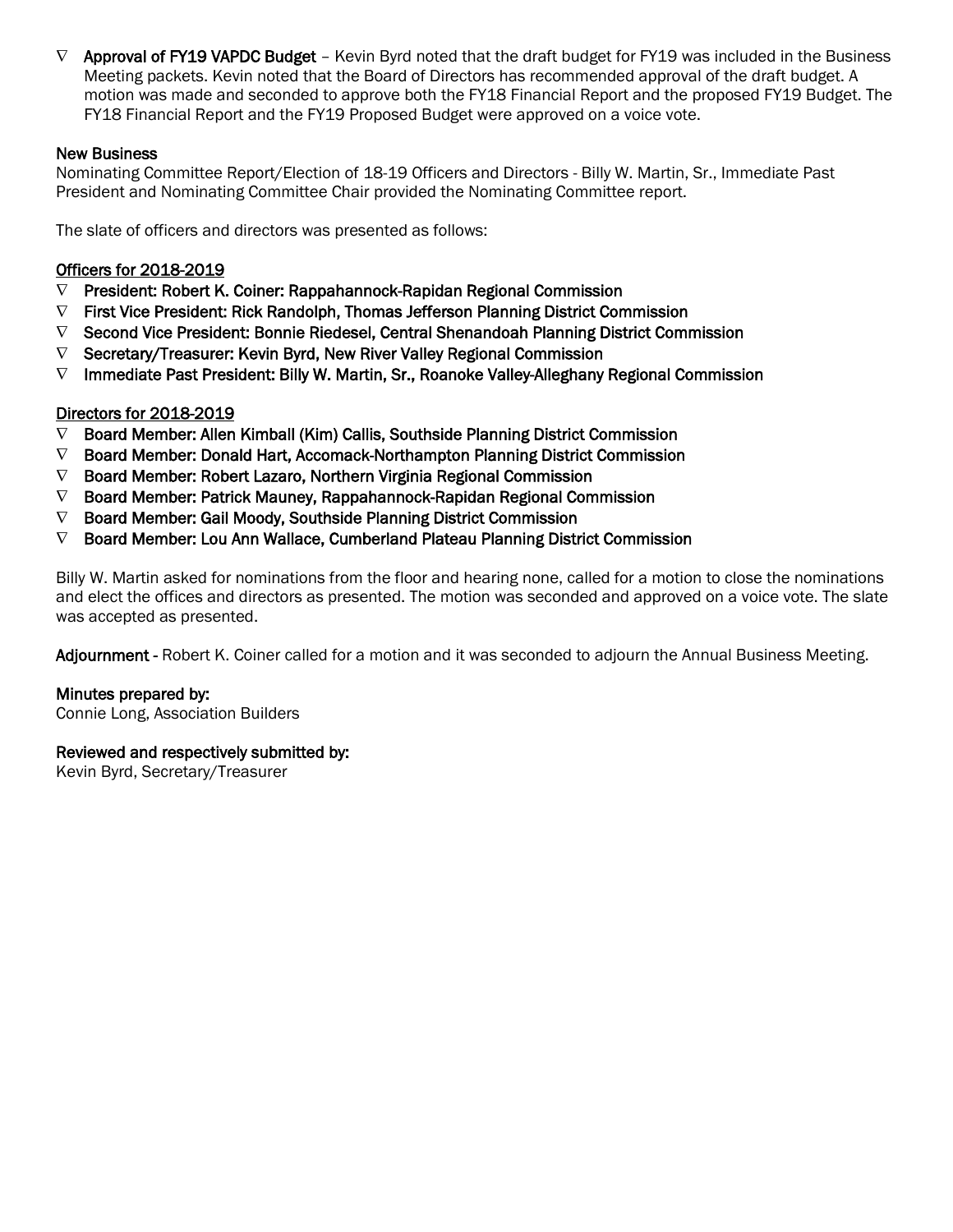

July 25, 2019

#### Memorandum

- TO: VAPDC Membership VAPDC Board of Directors
- BY: Audit Committee Robert K. Coiner, Audit Committee Chair

#### RE: Financial Activity for Fiscal Year Ending June 30, 2019

The Audit Committee has reviewed the financial activity of the VAPDC for the past twelve-month period, beginning July 1, 2018 and ending June 30, 2019, for both the regular checking account as well as the Market Index (Investment) account and has determined that all activity was relevant to the operations of the Association, and fell within the guidelines for expenditures as detailed in the budget and approved by the Board of Directors.

#### Audit Committee:

Robert Coiner, Audit Committee Chair, Rappahannock-Rapidan Planning District Commission Stephanie Creedle, Southside Planning District Commission Dennis Morris, Crater Planning District Commission Kevin Byrd, VAPDC Treasurer, New River Valley Regional Commission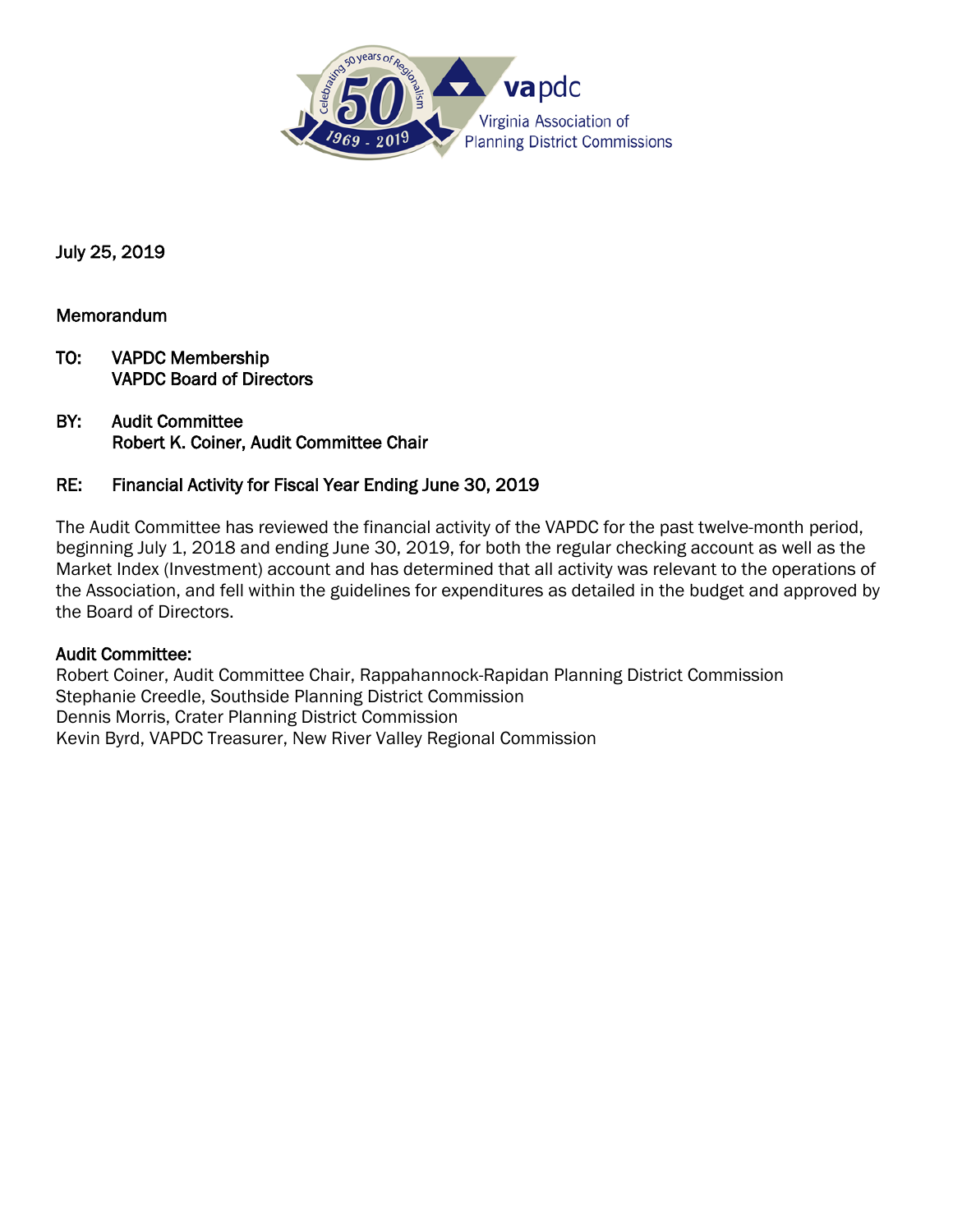

 Virginia Association of Planning District Commissions Balance Sheet Ending June 30, 2019

> **Balance Sheet As of June 30, 2019**

#### **ASSETS**

| <b>Current Assets Checking/Savings</b> |                               |            |
|----------------------------------------|-------------------------------|------------|
| Investment CD - 15 month               |                               | 41,376.27  |
| Investment CD - 9 month                |                               | 41,092.41  |
| Money Market Account                   |                               | 5,006.63   |
| <b>Operating Account</b>               |                               | 102,466.15 |
|                                        | <b>Total Checking/Savings</b> | 189,941.46 |

|                                       | <b>TOTAL ASSETS</b> | 189,941.46 |
|---------------------------------------|---------------------|------------|
|                                       |                     |            |
| <b>LIABILITIES &amp; EQUITY</b>       |                     |            |
| <b>Equity</b>                         |                     |            |
| <b>Unrestricted Net Assets</b>        |                     | 190,144.49 |
| Net Income                            |                     | $-203.03$  |
|                                       | <b>Total Equity</b> | 189,941.46 |
| <b>TOTAL LIABILITIES &amp; EQUITY</b> |                     | 189,941.46 |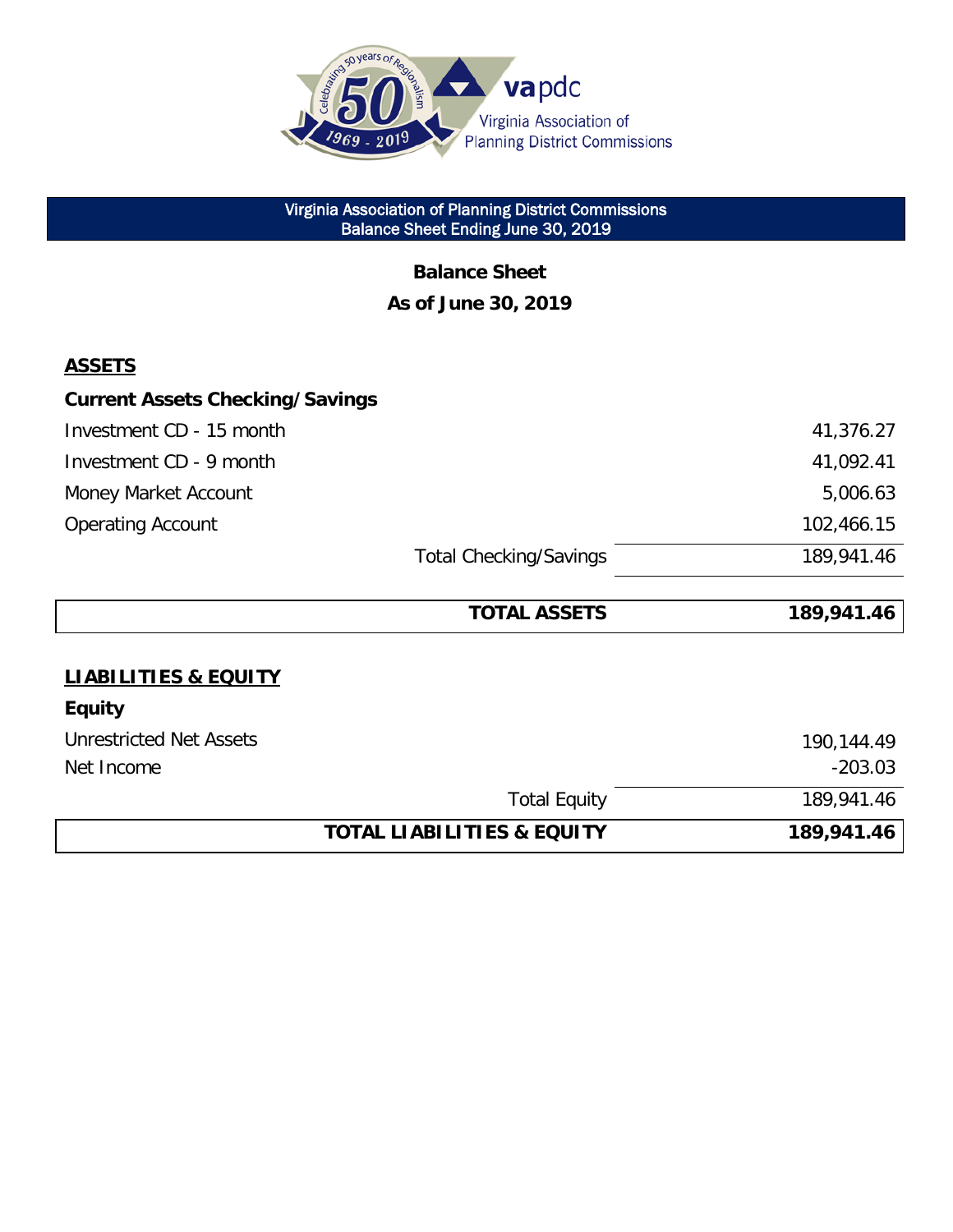

## MEMORANDUM

- To: VAPDC Board of Directors
- From: Kevin Byrd, Secretary/Treasurer<br>Date: June 21, 2019
- Date: June 21, 2019<br>Re: FY20 Proposed

#### FY20 Proposed Budget

Attached to this memo is a proposed FY20 budget for your review and consideration. The FY20 budget includes the second year of a two-year scheduled dues increase. The dues adjustment was adopted by the board at their meeting in February 2018 with the intent to provide funding for establishing an Executive Director position for VAPDC. The model used for the dues increase is connected to a percentage of the General Assembly appropriation to PDCs. The FY19 dues were 4% of the state appropriation and the FY20 dues will be 5%. The board of directors recommended this scale-up approach to help members prepare for the financial commitment over two fiscal years to support the full cost of the Executive Director position. You will notice the budget is not balanced with deficit spending of \$12,215 attributed to increases in expenses observed in FY19. It is important to note, VAPDC received a Challenge Grant from the Virginia Department of Housing and Community Development in the amount of \$50,000 to help the association add capacity via the Executive Director position. The grant funds will continue to be utilized in FY20 to off-set expenses for the part-time position.

Notes regarding the budget differences between FY19 and the proposed FY20 budget are listed below. Income:

Conferences are revenue nuetral but require sponsorships to break-even

Training conference revenue is net neutral

Dues are proposed to increase another 1% of the General Assembly appropriation, generating an additional \$10,075 of revenue.

Interest income is modest, projected to be \$100 total

Sponsorships are increased to \$18,000 based on FY19 securing over \$17,000.

Expenses:

Largest expense increase is the Executive Director position at \$50,000 introduced in FY19 Contract with Association Builders is reflecting a 5% increase based on a request from AB in June Included \$3,400 to complete the contract for marketing/branding consulting services Added \$1,500 to host Congressional Briefing event on Capitol Hill Increased Travel \$2,000 to allow additional Executive Director expenses

For informational purposes while considering the FY20 budget, VAPDC had the following account balances as of May 31, 2019 and reflects an overall negative change in net assets of (\$7,521.95) from May 31, 2018. In the year prior between FY18 and FY19 there was an overall positive change in net assets just above \$5,000.

| <b>Total Assets</b>         | \$178,592.09 |
|-----------------------------|--------------|
| <b>Accounts Receivable</b>  | $-$500.00$   |
| <b>Operating Account</b>    | \$91,616.86  |
| <b>Money Market Account</b> | \$5,006.55   |
| Investment CD-9 month       | \$41,092.41  |
| Investment CD-15 month      | \$41,376.27  |

Overall, VAPDC is financially stable and remains viable because 100% of the regions pay dues annually.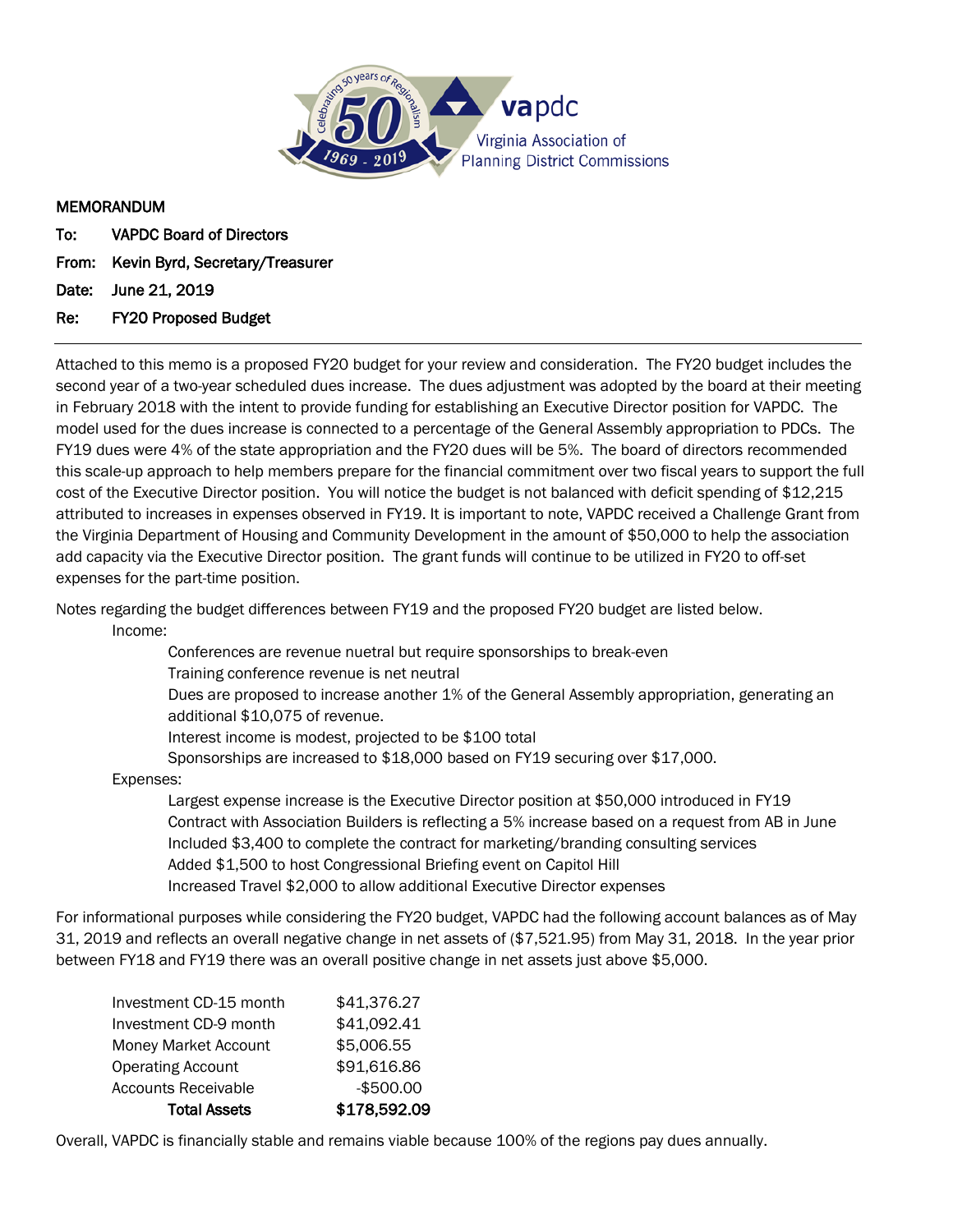#### Virginia Association of Planning District Commissions Budget Overview: July 2019 through June 2020

| Income               |                                                                 |                      |
|----------------------|-----------------------------------------------------------------|----------------------|
|                      | <b>Conference Income</b>                                        |                      |
|                      | 2019 Summer Conference                                          | 21,000.00            |
|                      | 2020 Winter Conference                                          | 7,000.00             |
|                      | 2020 Training Conference                                        | 2,000.00             |
|                      | <b>Total Conference</b>                                         | \$ 30,000.00         |
|                      | Dues & Memberships                                              |                      |
|                      |                                                                 |                      |
|                      | Associate Memberships                                           | \$<br>200.00         |
|                      | <b>Association Dues</b>                                         | \$81,700.00          |
|                      | <b>Total Dues &amp; Memberships</b>                             | \$81,900.00          |
|                      | Interest Income                                                 |                      |
|                      | <b>Checking Account Interest</b>                                | \$<br>20.00          |
|                      | <b>CD Accounts Interest</b>                                     | \$<br>80.00          |
|                      | <b>Total Interest Income</b>                                    | \$<br>100.00         |
|                      |                                                                 |                      |
|                      | Sponsorships                                                    | \$18,000.00          |
| <b>Total Income</b>  |                                                                 | \$130,000.00         |
|                      |                                                                 |                      |
| <b>Expense</b>       |                                                                 |                      |
|                      | <b>Administrative Expense</b>                                   |                      |
|                      | Bank Charges and Fees                                           | \$<br>50.00          |
|                      | <b>Credit Card Processing</b>                                   | \$<br>700.00         |
|                      | <b>Corporate Filing Fees</b>                                    | \$<br>25.00          |
|                      | <b>General Administrative</b>                                   | 1,500.00             |
|                      | Insurance                                                       | \$\$\$\$\$<br>250.00 |
|                      | <b>Legal Services</b>                                           | 150.00               |
|                      | NADO Dues                                                       | 500.00               |
|                      |                                                                 | 500.00               |
|                      | President's Expenses<br>Travel                                  | \$                   |
|                      |                                                                 | 3,500.00             |
|                      | <b>Total Administrative Expense</b>                             | \$<br>7,175.00       |
|                      | <b>Contractual Support</b>                                      |                      |
|                      | <b>Association Support Contract</b>                             | 36,690.00<br>\$      |
|                      | Phone/Fax/Email-Support Contract                                | 900.00<br>\$         |
|                      |                                                                 |                      |
|                      | Comm/Marketing Plan Consultant                                  | \$<br>3,400.00       |
|                      | <b>Executive Director Contract</b>                              | \$50,000.00          |
|                      | <b>Total Contractual</b>                                        | 93,990.00            |
|                      | Communications                                                  |                      |
|                      | Awards & Recognitions                                           | \$<br>500.00         |
|                      | Website                                                         | 350.00               |
|                      |                                                                 | \$                   |
|                      | <b>Email Marketing</b>                                          | \$<br>600.00         |
|                      | Printing/Banner/Brand Collateral<br><b>Total Communications</b> | \$<br>2,000.00       |
|                      |                                                                 | \$<br>3,450.00       |
|                      | Conference                                                      |                      |
|                      | 2018 Summer Conference                                          | 23,200.00            |
|                      | 2019 Winter Conference                                          | 7,000.00             |
|                      | <b>Training Conference</b>                                      | \$<br>2,000.00       |
|                      | <b>Total Conference</b>                                         | 32,200.00<br>\$      |
|                      | <b>Meetings</b>                                                 |                      |
|                      |                                                                 |                      |
|                      | <b>Board Meetings</b>                                           | 1,000.00<br>\$       |
|                      | <b>Executive Director's Meetings</b>                            | \$<br>400.00         |
|                      | Leadership Retreat                                              | \$<br>2,000.00       |
|                      | <b>Congressional Briefing</b>                                   | 1,500.00             |
|                      | <b>Total Meetings</b>                                           | 4,900.00             |
| <b>Total Expense</b> |                                                                 | \$141,715.00         |
|                      | Net Income                                                      | \$ (11,715.00)       |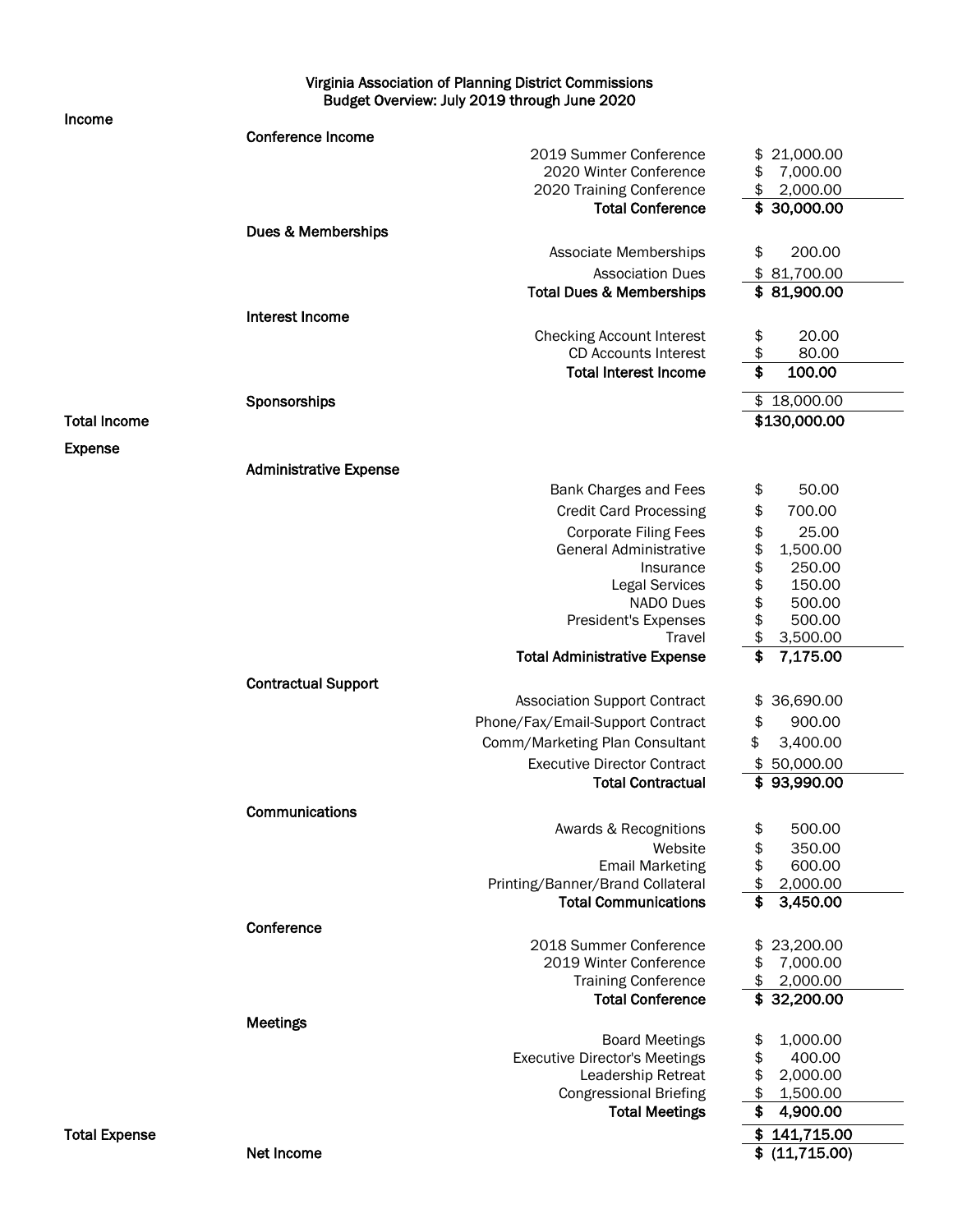

### Report of the PDC Responsibilities and Funding Ad Hoc Committee

#### Background:

In the Fall of 2018, an Ad Hoc Committee was established to examine state funding for planning district commissions and their roles and responsibilities as required by State Code. Group members reviewed various documents related to this charge prior to their discussions.

It was noted that state funding to the 21 PDCs in FY08 was approximately \$2.5 million, while the current budgeted amount (for FY20) of \$1.8 million is about 27.5% less than the FY08 amount.\*

It also was noted that PDCs provide value beyond their regions to their state and federal agency partners. This includes identifying and addressing critical community development needs, and administering and brokering key local and regional projects of importance to the agencies. In order to do this, PDCs depend on state funds for to help maintain a basic level of core competency. A key barrier to successful, sustained regional collaboration is insufficient funding to initiate or sustain collaboration.

#### Recommendations:

The VAPDC should embark on a process, as outlined below, that has the goal of increasing state funding for PDCs:

1.The VAPDC should work with the Department of Housing and Community Development to request that a lump sum increase in PDC funding be recommended for inclusion in the governor's introduced state budget for FY20, and for FY21 and FY22. The request would be for additional state funding of at least \$294,000 per year to provide each of the 21 PDCs with an increase of at least \$14,000 per year.

2.The VAPDC should conduct ongoing work to link future increases in state funding to the value provided by PDCs, as well as to explore additional, alternative funding apportionments and methodologies for funds received from the state.

3.VAPDC members should support this advocacy approach and work collectively to secure additional state funding for each of the 21 planning district commissions.

\*Actual FY08 amount was \$2,463,771; actual FY20 amount is \$1,785,321.

*June 2019*